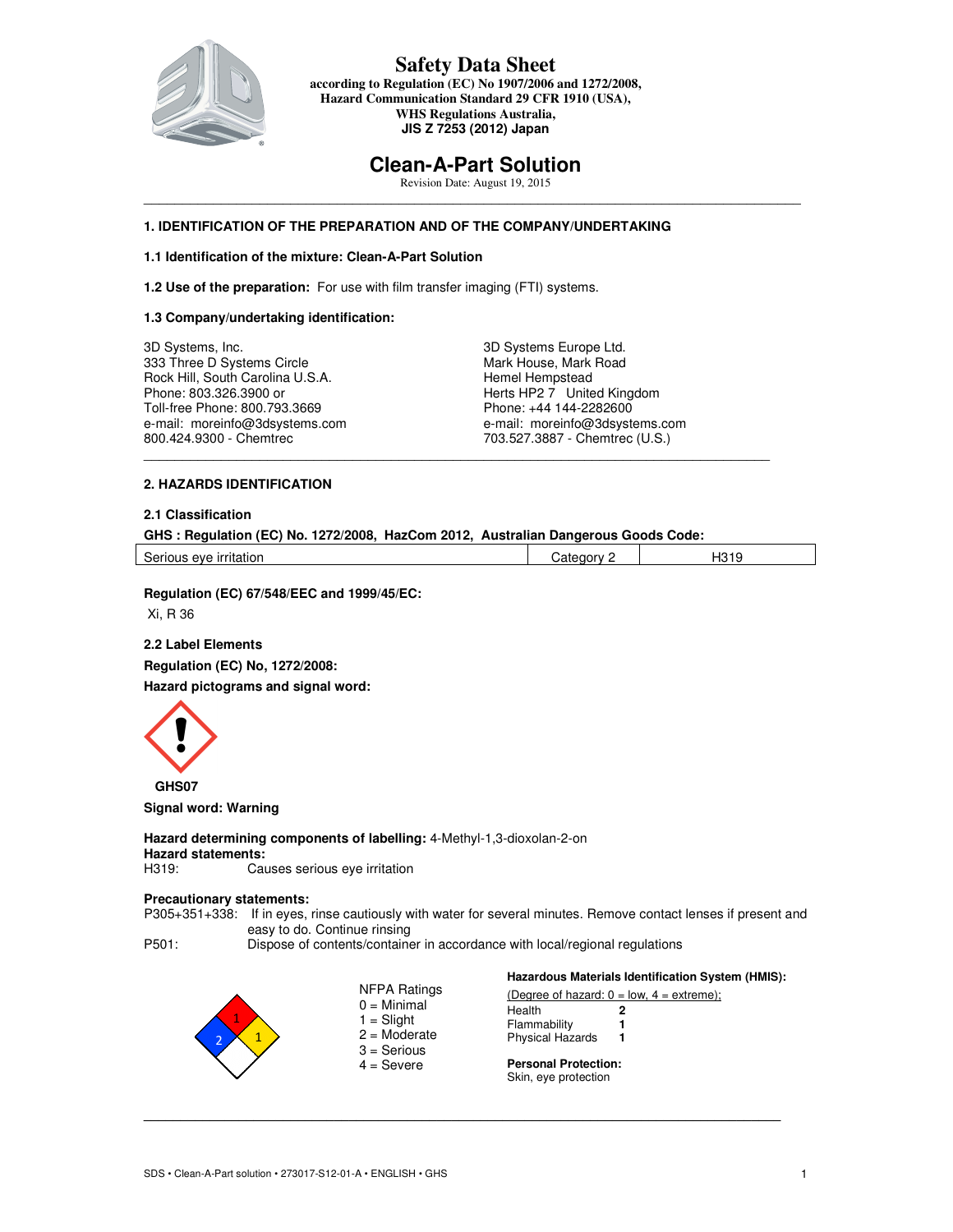

**according to Regulation (EC) No 1907/2006 and 1272/2008, Hazard Communication Standard 29 CFR 1910 (USA), WHS Regulations Australia, JIS Z 7253 (2012) Japan** 

# **Clean-A-Part Solution**

Revision Date: August 19, 2015  $\_$  . The contribution of the contribution of the contribution of the contribution of the contribution of the contribution of the contribution of the contribution of the contribution of the contribution of the contributio

### **3. COMPOSITION/INFORMATION ON INGREDIENTS**

## **3.1 Chemical characterization:**

**Description:** Organic substance

#### **3.2 Dangerous components:**

|                            | <b>CAS-No</b> | EC-No     | %       | <b>Classification</b>               |                                      |  |
|----------------------------|---------------|-----------|---------|-------------------------------------|--------------------------------------|--|
| <b>Chemical name</b>       |               |           |         | <b>Regulation (EC)</b><br>1272/2008 | Regulation 67/548/EEC,<br>1999/45/EC |  |
| 4-Methyl-1,3-dioxolan-2-on | 108-32-7      | 203-572-1 | 95-100% | Eye Irrit. 2, H319                  | Xi.R36                               |  |
|                            |               |           |         |                                     |                                      |  |

#### **4. FIRST AID MEASURE**

**4.1 General Information**: Ensure that eyewash stations and safety showers are close to the workstation location.

**4.2 In case of inhalation:** May cause respiratory irritation. Move affected person to fresh air. If respiratory irritation occurs, if breathing becomes difficult seek medical attention immediately.

**4.3 In case of skin contact:** May cause irritation or sensitization by skin contact , including redness and/or swelling. Immediately flush skin with plenty of soap and water. Remove contaminated clothing and shoes. Get medical attention if symptoms occur. Wash clothing before reuse.

**4.4 In case of eye contact:** Irritating to eyes. Causes redness, swelling and pain. Immediately flush eyes with plenty of water for at least 15 minutes. Get medical attention if symptoms persist.

**4.5 In case of ingestion**: Irritating to mouth, throat and stomach. If ingested, drink plenty of water and seek immediate medical attention. Do not induce vomiting.

**4.6 Self-protection of the first aider:** Put on appropriate protective equipment (see section 8). Move exposed person to fresh air. Remove contaminated clothing and shoes.  $\_$  . The contribution of the contribution of the contribution of the contribution of the contribution of the contribution of the contribution of the contribution of the contribution of the contribution of the contributio

#### **5. FIRE-FIGHTING MEASURES**

**5.1. Suitable extinguishing media:** Water mist, dry chemical, carbon dioxide, or appropriate foam.

**5.2 Extinguishing media which must not be used for safety reasons**: High volume water jet.

**5.3 Special exposure hazards arising from the substance or preparation itself, combustion products, resulting gases:** Thermal decomposition products can include CO2, CO and smoke.

**5.4 Special protective equipment for fire-fighters:** Wear full protective clothing, including helmet, selfcontained positive-pressure or pressure demand breathing apparatus, protective clothing and facemask.

**5.5 Additional information:** Move container from area if it can be done without risk. Cool containers with water spray. Avoid inhalation of material or combustion by-products.

#### **6. ACCIDENTAL RELEASE MEASURES**

**6.1. Personal precautions:** Keep unnecessary personnel away. Wear appropriate protective equipment and clothing. Consult expert immediately.

\_\_\_\_\_\_\_\_\_\_\_\_\_\_\_\_\_\_\_\_\_\_\_\_\_\_\_\_\_\_\_\_\_\_\_\_\_\_\_\_\_\_\_\_\_\_\_\_\_\_\_\_\_\_\_\_\_\_\_\_\_\_\_\_\_\_\_\_\_\_\_\_\_\_\_\_\_\_\_\_

**6.2 Environmental precautions:** Stop the flow of material, if this is without risk. Ventilate contaminated area. Eliminate sources of ignition. In case of contamination of aquatic environment inform local authorities.

 $\_$  . The contribution of the contribution of the contribution of the contribution of the contribution of the contribution of the contribution of the contribution of the contribution of the contribution of the contributio

**6.3 Methods for cleaning up:** Wear appropriate protective equipment and clothing. Absorb spillage with suitable absorbent materials. Place all waste in an appropriate container for disposal. The material and its container must be disposed of as hazardous waste. Keep away from sources of ignition.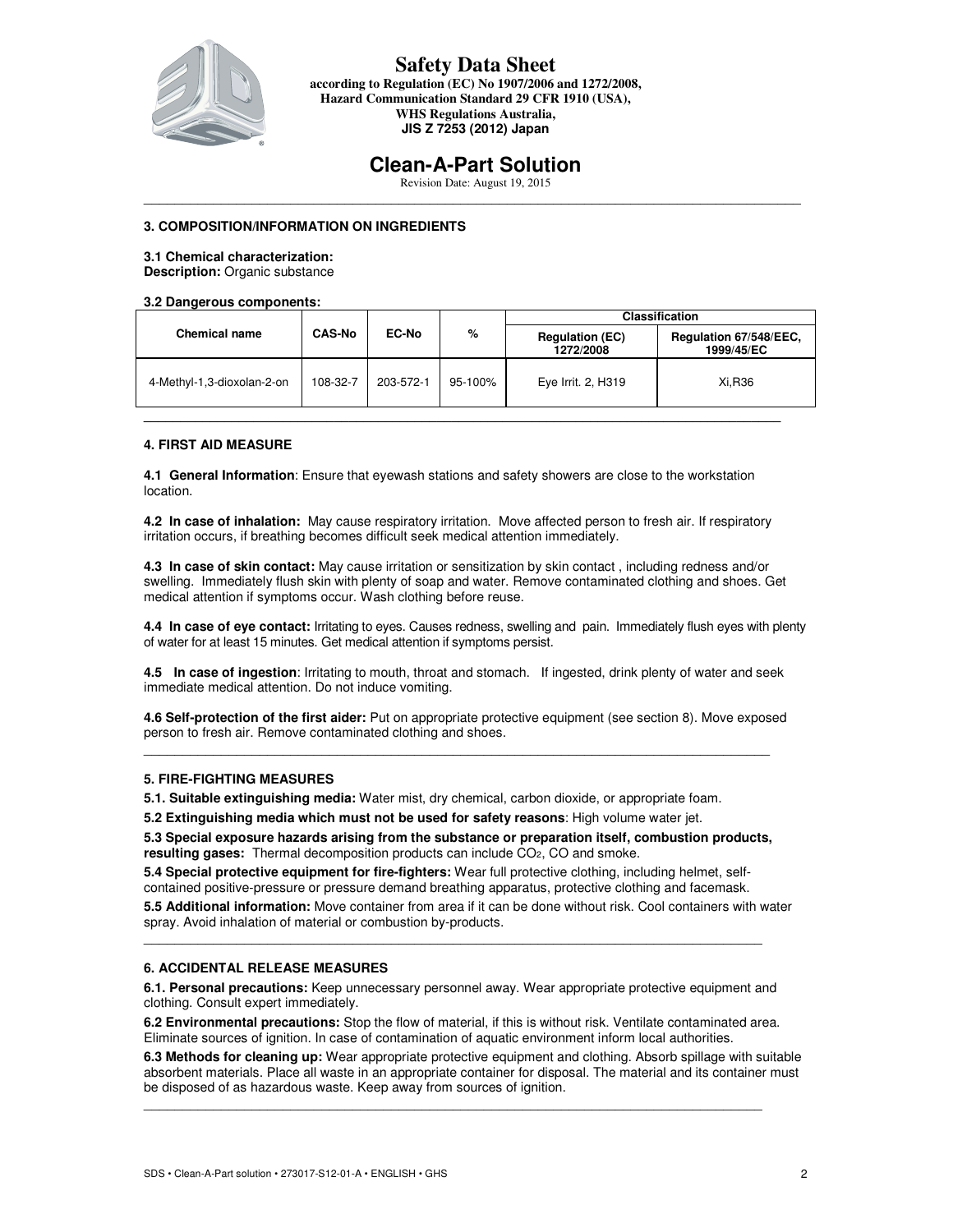

**according to Regulation (EC) No 1907/2006 and 1272/2008, Hazard Communication Standard 29 CFR 1910 (USA), WHS Regulations Australia, JIS Z 7253 (2012) Japan** 

# **Clean-A-Part Solution**

Revision Date: August 19, 2015  $\_$  . The contribution of the contribution of the contribution of the contribution of the contribution of the contribution of the contribution of the contribution of the contribution of the contribution of the contributio

### **7. HANDLING AND STORAGE**

**7.1 Handling:** Provide adequate ventilation. Use suitable protective equipment. Avoid contact with skin and eyes. Do not breathe vapors or mist. Avoid ignition sources. Do not allow to enter drains or watercourses.

**7.2 Storage:** Store sealed in the original container at room temperature. Keep this material indoors in a cool, dry, well ventilated place. Store out of direct sunlight or UV light sources. Storage Temperature: below 35 °C / 95 °F. Storage class 10, environmentally hazardous liquids.

**\_\_\_\_\_\_\_\_\_\_\_\_\_\_\_\_\_\_\_\_\_\_\_\_\_\_\_\_\_\_\_\_\_\_\_\_\_\_\_\_\_\_\_\_\_\_\_\_\_\_\_\_\_\_\_\_\_\_\_\_\_\_\_\_\_\_\_\_\_\_\_\_\_\_\_\_\_\_\_\_\_\_\_\_\_\_\_\_\_\_** 

#### **8. EXPOSURE CONTROLS / PERSONAL PROTECTION**

#### **8.1 Exposure limit values:**

General Product Information: No occupational exposure limits (PEL/TWA) have been established for this product.

#### **8.2 Exposure controls**

**Technical measures to prevent exposure:** Use local exhaust ventilation. **Instructual measures to prevent exposure:** When using, do not eat, drink or smoke. Wash hands after handling and before eating, smoking and using the lavatory and at the end of the day.

#### **Personal protection equipment:**

**Respiratory protection:** If ventilation cannot effectively keep vapor concentrations below established limits, appropriate certified respiratory protection must be provided. **Hand protection:** Use impervious nitrile gloves. **Eye protection:** Wear safety glasses or chemical goggles. **Body protection:** Use apron and closed shoes. \_\_\_\_\_\_\_\_\_\_\_\_\_\_\_\_\_\_\_\_\_\_\_\_\_\_\_\_\_\_\_\_\_\_\_\_\_\_\_\_\_\_\_\_\_\_\_\_\_\_\_\_\_\_\_\_\_\_\_\_\_\_\_\_\_\_\_\_\_\_\_\_\_\_\_\_\_\_\_\_\_\_\_\_\_

#### **9. PHYSICAL AND CHEMICAL PROPERTIES**

**9.1 Appearance: Physical state:** Liquid **Colour**: colorless **Odour:** Mild

#### **9.2 Important health, safety and environmental information**

| pH (20 ℃):                                | NA                      |
|-------------------------------------------|-------------------------|
| Melting point/range $(°C)$ :              | ΝA                      |
| Boiling point/range $({}^{\circ}C)$ :     | 241 °C                  |
| Flash point $(°C)$ :                      | 116°C                   |
| Ignition temperature ( $°C$ ):            | ΝA                      |
| Vapour pressure $(°C)$ :                  | 0.3 mmHg/20 $\degree$ C |
| Density (g/cm3):                          | 1.21 $g/cm3$            |
| Bulk density (kg/m3):                     | NA                      |
| Water solubility (20 $\degree$ C in g/l): | insoluble               |
| Viscosity, dynamic (mPa s):               | 2.8 <sub>cps</sub>      |
| Dust explosion hazard:                    | NA                      |
| <b>Explosion limits:</b>                  | NA                      |
|                                           |                         |

#### **10. STABILITY AND REACTIVITY**

**10.1 Conditions to avoid:** Avoid exposure to heat and light. Take necessary actions to avoid static electricity discharge.

**10.2 Materials to avoid:** Oxidizing materials, strong acids and strong bases

**10.3 Hazardous decomposition products:** Carbon dioxide, carbon monoxide and other toxic fumes can be released at high temperatures or upon burning. **\_\_\_\_\_\_\_\_\_\_\_\_\_\_\_\_\_\_\_\_\_\_\_\_\_\_\_\_\_\_\_\_\_\_\_\_\_\_\_\_\_\_\_\_\_\_\_\_\_\_\_\_\_\_\_\_\_\_\_\_\_\_\_\_\_\_\_\_\_\_\_\_\_\_\_\_\_\_\_\_\_\_\_\_\_\_\_**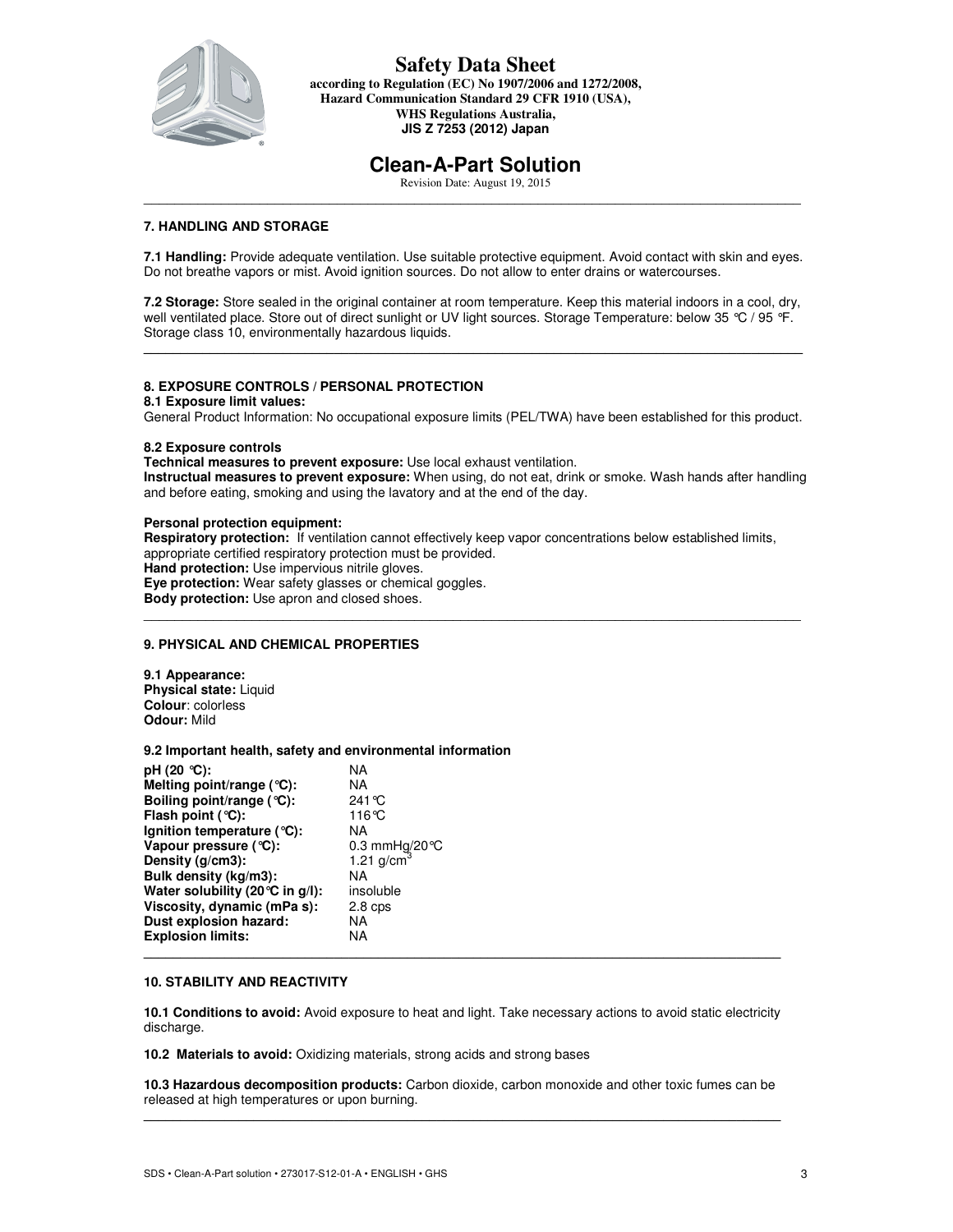

**according to Regulation (EC) No 1907/2006 and 1272/2008, Hazard Communication Standard 29 CFR 1910 (USA), WHS Regulations Australia, JIS Z 7253 (2012) Japan** 

# **Clean-A-Part Solution**

Revision Date: August 19, 2015  $\_$  . The contribution of the contribution of the contribution of the contribution of the contribution of the contribution of the contribution of the contribution of the contribution of the contribution of the contributio

### **11. TOXICOLOGICAL INFORMATION**

#### **11.1 Toxicokinetics, metabolism and distribution:** NA

#### **11.2 Acute effects (toxicity tests)**

| ------<br>121 I I                             | <b>DE0</b><br>Oral<br>.               | ---<br>ermal<br>De<br>эu<br>∼                                 |
|-----------------------------------------------|---------------------------------------|---------------------------------------------------------------|
| <br>3-dioxolan-2-on<br>-Met.<br>'IVI-<br>- 1- | no-<br>-- -<br>`70G<br>mouse<br>ma/kc | n r<br>$\lambda$ and $\lambda$ in $\lambda$<br>ml/kc<br>abbii |

#### **11.3 General remarks:**

Carcinogenicity: None of this product's components are listed by ACGIH, IARC, OSHA, NIOSH, or NTP.

**\_\_\_\_\_\_\_\_\_\_\_\_\_\_\_\_\_\_\_\_\_\_\_\_\_\_\_\_\_\_\_\_\_\_\_\_\_\_\_\_\_\_\_\_\_\_\_\_\_\_\_\_\_\_\_\_\_\_\_\_\_\_\_\_\_\_\_\_\_\_\_\_\_\_\_\_\_\_\_\_\_\_\_\_\_\_\_** 

#### **12. Ecological information**

- **12.1 Ecotoxicity:** The aquatic toxicity of the product is unknown.
- **12.2 Mobility:** No information available for product.
- **12.3 Persistence and degradability:** No information available for product.
- **12.4 Results of PBT assessment:** No information available for product
- **12.5 Other adverse effects:** No information available for product

#### **13. DISPOSAL CONSIDERATIONS**

**13.1 Appropriate disposal / Product:** Do not contaminate drains, soil or surface waters with this material or its container. Reduce waste by attempting to utilize product completely. Dispose of this container and its contents in accordance with all local, state, and federal regulations. Do not reuse or refill.

**\_\_\_\_\_\_\_\_\_\_\_\_\_\_\_\_\_\_\_\_\_\_\_\_\_\_\_\_\_\_\_\_\_\_\_\_\_\_\_\_\_\_\_\_\_\_\_\_\_\_\_\_\_\_\_\_\_\_\_\_\_\_\_\_\_\_\_\_\_\_\_\_\_\_\_\_\_\_\_\_\_\_\_\_\_** 

**13.2 Additional information:** Prior to disposal 3D Systems recommends consulting an approved waste disposal firm to ensure regulatory compliance. \_\_\_\_\_\_\_\_\_\_\_\_\_\_\_\_\_\_\_\_\_\_\_\_\_\_\_\_\_\_\_\_\_\_\_\_\_\_\_\_\_\_\_\_\_\_\_\_\_\_\_\_\_\_\_\_\_\_\_\_\_\_\_\_\_\_\_\_\_\_\_\_\_\_\_\_\_\_\_\_\_\_\_\_\_

\_\_\_\_\_\_\_\_\_\_\_\_\_\_\_\_\_\_\_\_\_\_\_\_\_\_\_\_\_\_\_\_\_\_\_\_\_\_\_\_\_\_\_\_\_\_\_\_\_\_\_\_\_\_\_\_\_\_\_\_\_\_\_\_\_\_\_\_\_\_\_\_\_\_\_\_\_\_\_

#### **14. TRANSPORT INFORMATION**

## **14.1 Land transport (ADR/RID/GGVSE):** Not Regulated

Official transport designation: Class: Classification Code: UN-No.: Packing group: Hazard label: Tunnel restriction code: Special provisions:

#### **14.2 Sea transport (IMDG-Code/GGVSee):** Not Regulated

Proper Shipping Name: Class: UN-No.: Packing group: EmS: Marine Pollutant: Special provisions:

#### **14.3 Air transport (ICAO-IATA/DGR):** Not Regulated

Proper Shipping Name: Class: UN-No.: Packing group: Special provisions: